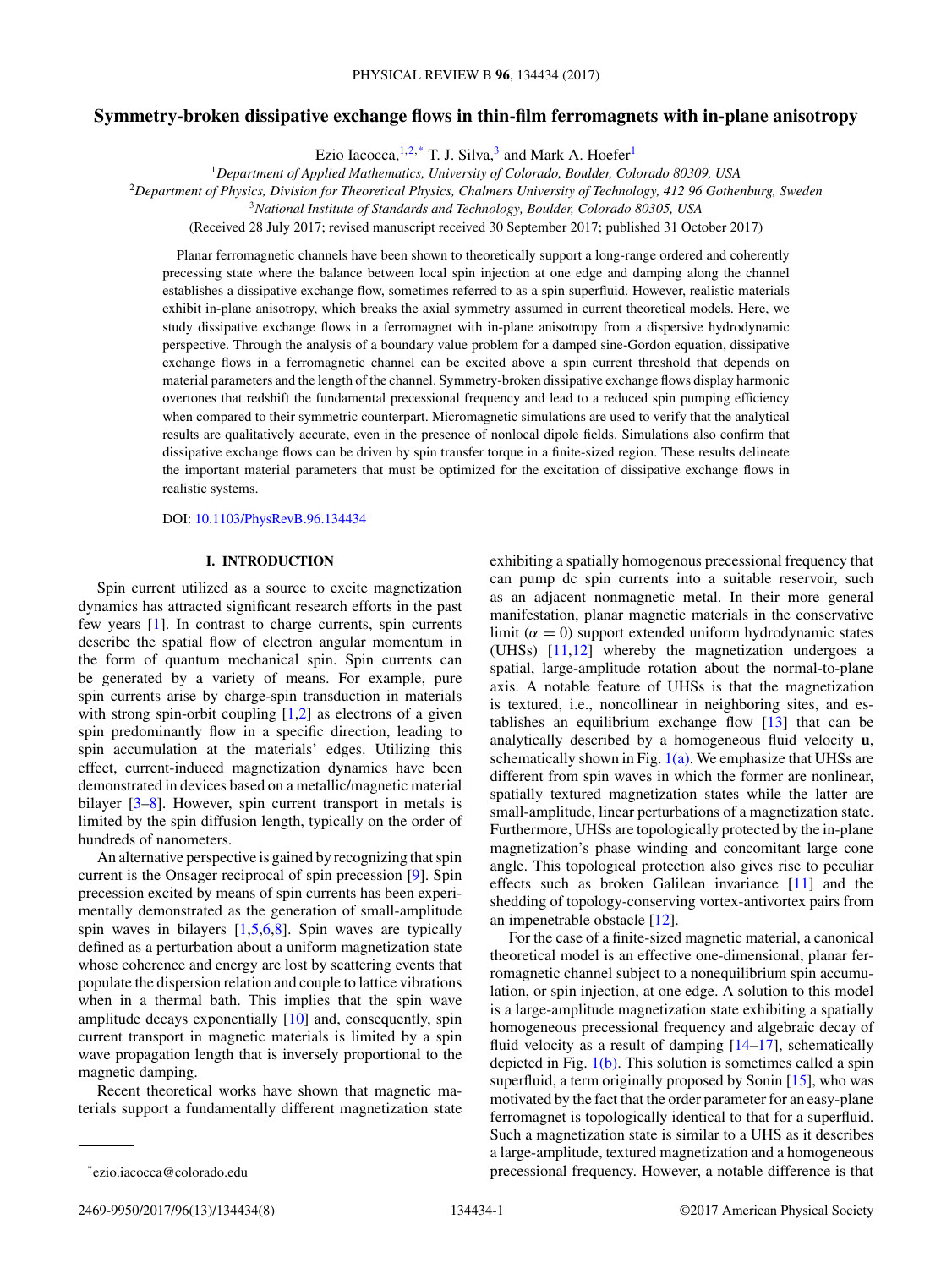<span id="page-1-0"></span>

FIG. 1. Schematic representation of the fluid density *n*, fluid velocity *u*, and magnetization component *mx* . (a) A UHS parametrized by  $-1 < n_0 < 1$  and  $0 < u_0 < 1$ , whose wavelength (vertical dashed lines) is set by the fluid velocity and  $m<sub>x</sub>$  translates with velocity  $v_{\text{UHS}} = -n_0/u_0$ . (b) A dissipative exchange flow established in a planar ferromagnetic channel of length *L* and spin injection *u*<sup>n</sup> at the left edge exhibits a constant  $\bar{n}$  < 0 and a linearly decaying fluid velocity. The fluid velocity's linear decay results in a space-dependent velocity  $v_s(x)$ that increases towards the right edge and manifests as a space-dependent in-plane magnetization wavelength.

the fluid velocity or, equivalently, the exchange flow is dissipated by damping along the channel. We refer to this state as a dissipative exchange flow, whereby a textured magnetization state exhibiting a well-defined precessional frequency is sustained by the balance between spin injection (forcing) and damping (dissipation). The use of the terminology dissipative exchange flow is motivated by other steady state excitations in magnetic materials, such as propagating and localized modes [\[18–21\]](#page-7-0) and dissipative droplets [\[22–27\]](#page-7-0), that are established by a local balance between forcing and dissipation. In contrast, the salient feature of dissipative exchange flows is that the balance is nonlocal; i.e., spin injection is established at the edge while dissipation occurs along the entire length of the channel. The main implication of the previous statement is that dissipative exchange flows can, in principle, be established in an arbitrarily long channel at the expense of the magnitude of the spatially homogeneous precessional frequency [\[15,17\]](#page-7-0). It is important to emphasize that the precessional frequency can pump dc spin current into a suitable reservoir at the unforced edge of the channel, or any other location along the channel, and with equal efficiency everywhere. This defining property of the dissipative exchange flow constitutes a novel feature that may be useful for spintronic applications.

The theoretical studies on dissipative exchange flows to date have made a crucial assumption: axial symmetry. This assumption breaks down, for example, in realistic materials whose crystal structure establishes a magnetocrystalline anisotropy or in ferromagnetic channels (nanowires) whose shape will induce an effective in-plane anisotropy. From an energetic perspective, domain walls are favored by in-plane anisotropy [\[28\]](#page-7-0), in which case a train of domain walls with identical chirality or a soliton lattice will ensue [\[15\]](#page-7-0), which can be interpreted as a symmetry-broken UHS. However, the excitation of a dissipative exchange flow upon spin injection in materials with in-plane anisotropy remains an open question. Within the linear, weak anisotropy regime, it has been speculated that symmetry-breaking terms are detrimental to dissipative exchange flows and would establish a minimum or threshold spin current density for their excitation [\[14,16,17\]](#page-7-0). Here, we provide a quantitative description of the onset and characteristic features of symmetry-broken dissipative exchange flows in ferromagnetic channels with in-plane anisotropy.

In this paper, we demonstrate the nature of hydrodynamic states in ferromagnetic materials with in-plane anisotropy. In the particular case of a ferromagnetic channel subject to spin injection, two characteristic features emerge. First, a critical spin injection threshold must be overcome to excite dissipative exchange flows, which we quantify in terms of the channel length and magnetic material parameters. Second, dissipative exchange flows exhibit hydrodynamic oscillations, described by a damped sine-Gordon equation. This implies that the precessional frequency develops harmonic overtones that reduce the efficiency of dc spin current pumped into an adjacent spin reservoir relative to a planar ferromagnetic channel. The dissipative exchange flow features mentioned above are also observed in the presence of nonlocal dipole fields by micromagnetic simulations. Moreover, we show that the spin injection threshold for a dissipative exchange flow can be exceeded by spin transfer torque [\[29\]](#page-7-0) from a finite-sized contact region, taking advantage of the contact-to-nanowire area ratio. These results establish design parameters and constraints that must be taken into account to pursue an experimental demonstration of dissipative exchange flows in ferromagnetic materials.

The paper is organized as follows: In Sec. II, we derive the dispersive hydrodynamic formulation for a symmetry-broken ferromagnet and show the relevant scalings to reduce the model to a damped sine-Gordon equation. In Sec. [III,](#page-2-0) the existence of hydrodynamic states is explored for an unforced, extended thin film using periodic traveling wave solutions of the undamped sine-Gordon equation. The particular case of a channel subject to injection is studied in Sec. [IV](#page-3-0) both analytically and numerically. In Sec. [V](#page-5-0) we perform micromagnetic simulations as a proof of concept. Finally, we provide a discussion on the hydrodynamic interpretation of the phenomena and concluding remarks in Sec. [VI.](#page-6-0)

#### **II. ANALYTICAL MODEL**

Magnetization dynamics in ferromagnetic materials can be described by the Landau-Lifshitz equation

$$
\frac{\partial \mathbf{m}}{\partial t} = -\mathbf{m} \times \mathbf{h}_{\text{eff}} - \alpha \mathbf{m} \times \mathbf{m} \times \mathbf{h}_{\text{eff}}, \qquad (1)
$$

expressed in dimensionless form where  $\mathbf{m} = (m_x, m_y, m_z)$  is the normalized magnetization vector and  $\alpha$  is the damping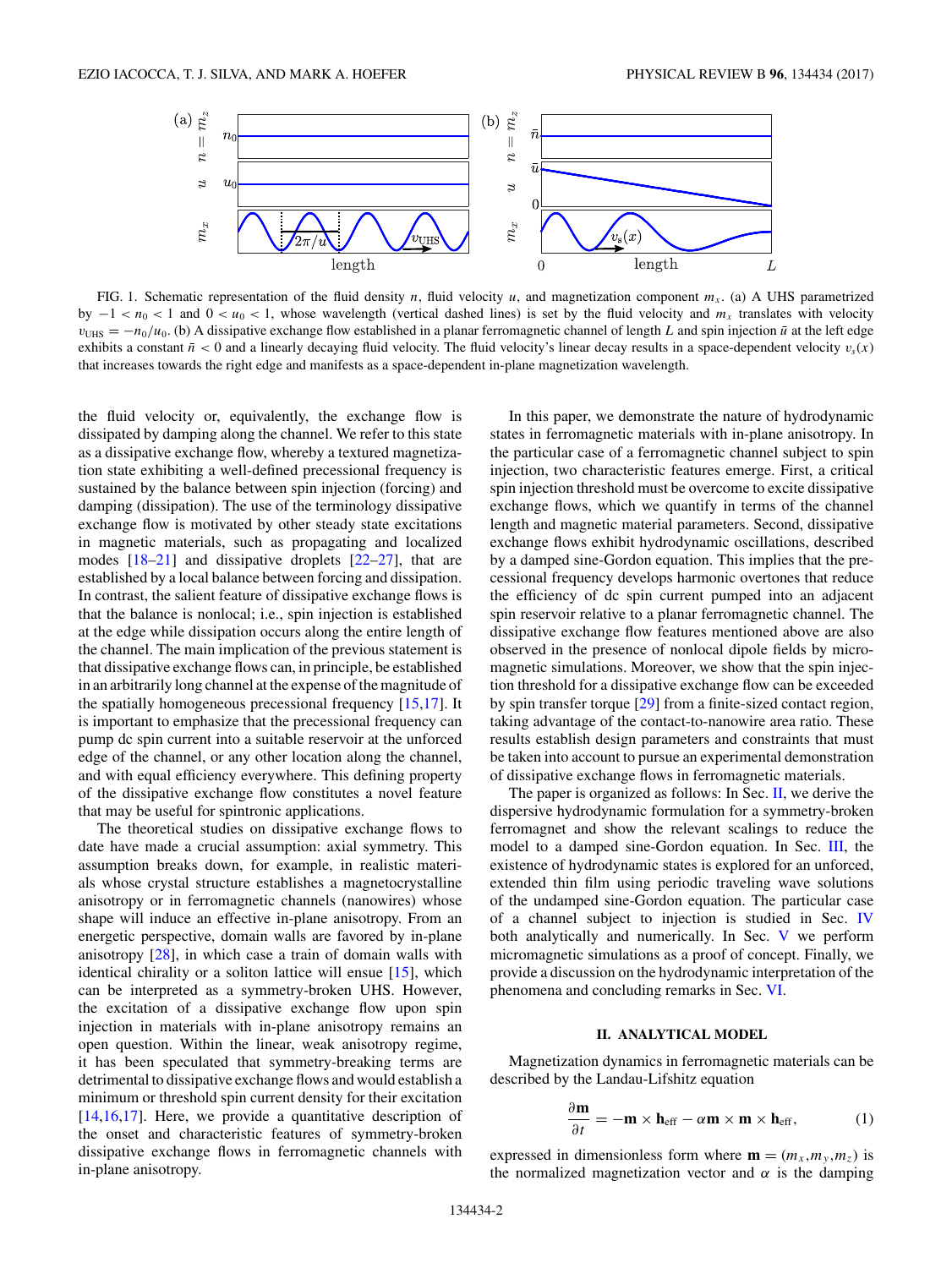<span id="page-2-0"></span>coefficient equivalent to the Gilbert damping parameter when  $\alpha \ll 1$ . Time is scaled by  $\gamma \mu_0 M_s$ , where  $\gamma$  is the gyromagnetic ratio,  $\mu_0$  the vacuum permeability, and  $M_s$  the saturation magnetization; space is scaled by the exchange length *λ*ex; and field is scaled by  $M_s$ . For the purposes of our work in all but the micromagnetic section, Sec. [V,](#page-5-0) the normalized effective field **h**eff incorporates exchange, local (zero-thickness limit) dipole, and in-plane anisotropy along an arbitrary in-plane direction  $\mathbf{k} = (k_x, k_y),$ 

$$
\mathbf{h}_{\text{eff}} = \underbrace{\Delta \mathbf{m}}_{\text{exchange}} - \underbrace{m_z \hat{\mathbf{z}}}_{\text{local dipole}} + \underbrace{h_{\text{an}}(k_x m_x \hat{\mathbf{x}} + k_y m_y \hat{\mathbf{y}})}_{\text{in-plane anisotropy}}.
$$
 (2)

In order to capture the full nonlinearity and exchange dispersion of Eqs. [\(1\)](#page-1-0) and (2) in an analytically tractable representation, it is possible to map the magnetization vector to hydrodynamic variables. In particular, we implement the transformation  $n = m_z$  and  $\mathbf{u} = -\nabla \Phi = -\nabla \arctan(m_y/m_x)$ , where *n* is the longitudinal spin density and **u** is the fluid velocity. The fluid velocity plays the role of the texture's wave vector, suggesting an intimate relationship to the exchange length that typically scales the dispersion relation of small-amplitude spin waves  $[10]$ .

Introducing the hydrodynamic variables into Eqs. [\(1\)](#page-1-0) and (2), we obtain the dispersive hydrodynamic (DH) formulation of magnetization dynamics [\[11\]](#page-7-0) with the addition of in-plane anisotropy. Considering a one-dimensional channel elongated in the  $\hat{x}$  direction, such that the one-dimensional fluid velocity is  $u = \mathbf{u} \cdot \hat{\mathbf{x}} = -\partial_x \Phi$ , the resulting DH equations are

$$
\partial_t n = \partial_x [(1 - n^2)u] + \frac{h_{\text{an}}}{2} (1 - n^2)(k_x - k_y) \sin 2\Phi + \alpha (1 - n^2) \partial_t \Phi,
$$
 (3a)

$$
\partial_t \Phi = -(1 - u^2)n + \frac{\partial_{xx}n}{1 - n^2} + \frac{n(\partial_x n)^2}{(1 - n^2)^2}
$$

$$
-h_{an}n(k_x \cos^2 \Phi + k_y \sin^2 \Phi)
$$

$$
+ \frac{\alpha[\alpha(1 - n^2)\partial_t \Phi - \partial_t n]}{1 - n^2}.
$$
(3b)

We emphasize that these equations represent an exact transformation of Eqs. [\(1\)](#page-1-0) and (2). The change in density is driven by the flux

$$
q_s = -(1 - n^2)u,\t\t(4)
$$

the first term on the right-hand side of Eq.  $(3a)$ . This dimensionless flux is identical to the equilibrium spin current density that results from noncollinear magnetic moments  $(u \neq 0)$  [\[30\]](#page-7-0).

If we consider a small but nonzero in-plane anisotropy in Eqs. (3a) and (3b),  $0 \ll h_{\text{an}} \ll 1$ , it is possible to introduce the slow time, long wavelength, and small density scalings  $T = \sqrt{h_{\text{an}}}t$ ,  $X = \sqrt{h_{\text{an}}}x$ , and  $N = n/\sqrt{h_{\text{an}}}$  to approximate Eq. (3b) to leading order with  $N = \partial_T \Phi$  and Eq. (3a) by the damped sine-Gordon equation,

$$
\partial_{TT}\Phi - \partial_{XX}\Phi + \frac{\alpha}{\sqrt{h_{\rm an}}}\partial_T\Phi + \frac{k_x - k_y}{2}\sin 2\Phi = 0. \tag{5}
$$

Interestingly, it is possible to quench the effect of anisotropy in this limit when the relative angle between the anisotropy and the fluid velocity is 45<sup>°</sup>, i.e.,  $k_x = k_y$ . More generally, we here consider the anisotropy to be finite and aligned with the fluid velocity, i.e.,  $k_x = 1$  and  $k_y = 0$ . Different anisotropy geometries simply lead to a rescaling of time, space, and damping. Other symmetry-breaking terms such as a small in-plane field may be introduced in Eq. (2) and interpreted hydrodynamically in a fashion similar to what has been presented above.

# **III. HYDRODYNAMIC STATES IN SYMMETRY-BROKEN FERROMAGNETS**

We first study the existence of hydrodynamic-type solutions to Eqs.  $(3a)$  and  $(3b)$  by analyzing the conservative limit,  $\alpha = 0$ . In the case of axially symmetric, planar ferromagnets, both static spin density waves (SDWs) and dynamic uniform hydrodynamic states (UHSs) parametrized by a constant density and fluid velocity are supported [\[11\]](#page-7-0). The trigonometric terms arising from in-plane anisotropy in Eqs.  $(3a)$  and  $(3b)$ modify the SDWs and UHSs. We can use Eq. (5) and, e.g., Ref. [\[31\]](#page-7-0) to obtain approximate, traveling wave solutions in the coordinate  $\xi = x - vt$ , where *v* is the velocity. The conservative ( $\alpha = 0$ ), dynamic solution of Eqs. (3a) and (3b) for weak anisotropy  $(0 < h_{\text{an}} \ll 1)$  can be approximately expressed as

 $\cos(2\Phi)$ 

$$
\sim
$$
sgn(1 - v<sup>2</sup>) $\left[-1 + 2\text{sn}^2 \left(\sqrt{\frac{h_{\text{an}}}{m|1 - v^2|}} (\xi - \xi_0), m\right)\right]$  (6)

and  $n \sim v \sqrt{h_{\rm an}} \partial_x \Phi$ , where sn is a Jacobi elliptic function,  $\xi_0$  sets the initial phase, and  $0 < m < 1$  is a parameter that determines the form of the solution. Equation (6) represents a family of solutions, parametrized by *v* and *m*, exhibiting spatially oscillatory density and fluid velocity with perturbed UHSs  $[m \ll 1, \text{sn}^2(z,m) \sim \sin^2(z)]$  and dynamic soliton lattices  $[m \rightarrow 1, \text{sn}^2(z,m) \sim \tanh^2(z)$ , repeated on the long wavelength proportional to  $\ln 1/(1 - m)$ ] as limiting cases. These solutions are schematically depicted in Fig. 2. Interestingly, it is possible to find period-averaged quantities for these oscillatory solutions leading to the long-wave dispersion



FIG. 2. (a) Schematic of oscillatory UHS phase solutions in the perturbed UHS ( $m \ll 1$ ) and soliton lattice ( $m \rightarrow 1$ ) limits. (b) Corresponding fluid density *n*, fluid velocity *u*, and magnetization component  $m<sub>x</sub>$ .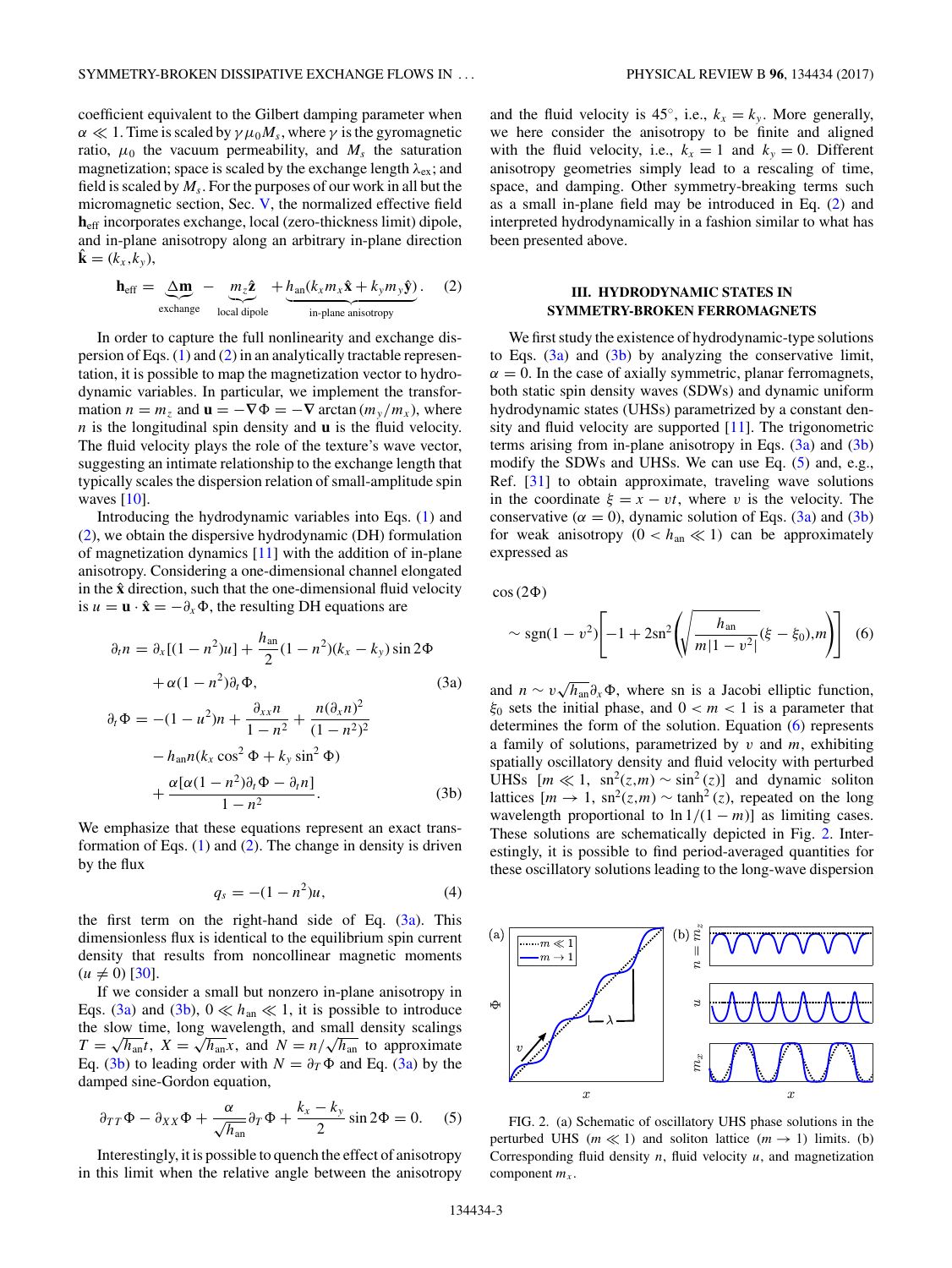<span id="page-3-0"></span>relations

$$
v = -\frac{\bar{N}}{\bar{U}}, \quad \bar{U} = \frac{-\text{sgn}(\Delta \Phi)\pi}{\lambda}, \quad \bar{\Omega} = -\bar{N} = v\bar{U}, \quad (7)
$$

where  $\Delta \Phi$  determines the precession orientation (positive is anticlockwise),  $\lambda = 2K(m)\sqrt{m|1 - v^2|/h_{\text{an}}}$  is the oscillation wavelength,  $K(m)$  is the complete elliptic integral of the first kind,  $\overline{\Omega}$  is the frequency, and  $\overline{N}$  and  $\overline{U}$  are the mean density and fluid velocity, respectively. The nonlinear dispersion relation  $\overline{\Omega} = -\overline{N}$  in Eq. (7) agrees with that of the axially symmetric UHS in an averaged sense [\[11\]](#page-7-0). This identification implies that the symmetric UHS velocity,  $v_{UHS}$ , is identical to the symmetry-broken UHS velocity, *v*. When  $\overline{\Omega} = \overline{N} =$  $v = 0$ , this static solution represents a symmetry-broken SDW whose symmetric counterpart was studied in Ref. [\[11\]](#page-7-0). The above analysis demonstrates that hydrodynamic states exist in materials with in-plane anisotropy, featuring hydrodynamic oscillations that agree with axially symmetric UHSs and SDWs in an averaged sense.

# **IV. SPIN INJECTION THROUGH A SYMMETRY-BROKEN FERROMAGNETIC CHANNEL**

We now consider a channel of length *L* subject to spin injection polarized along the  $\hat{z}$  direction at the left edge of the channel. It is critical to find a hydrodynamic representation for spin injection. In general, this is achieved by adding a spin-transfer torque (STT) term to the right-hand side of Eq. [\(1\)](#page-1-0) in the form [\[29\]](#page-7-0)

$$
\tau = -\mu \mathbf{m} \times \mathbf{m} \times \hat{\mathbf{z}},\tag{8}
$$

where  $\mu$  is the dimensionless spin injection polarized along the  $\hat{z}$  component acting on the left edge of the channel,  $x = 0$ . In hydrodynamic variables, Eq. (8) only appears as a dampinglike term  $\mu(1 - n^2)$  added to the right-hand side of Eq. [\(3a\)](#page-2-0). This implies that spin injection results in a proportional equilibrium spin current density, Eq.  $(4)$ , and that  $\mu$  is proportional to the damping term  $\alpha \partial_t \Phi$ . In other words, it is possible to parametrize spin injection either in terms of an equilibrium spin current density,  $q_s \neq 0$  in Eq. [\(4\)](#page-2-0), impinging on the channel's edge, or a STT-induced magnetization precession,  $\partial_t \Phi \neq 0$ . In fact, both representations are physically equivalent from the perspective of nonequilibrium spin accumulation and resultant spin current flow across a magnetic/nonmagnetic interface. In this section, we will parametrize spin injection hydrodynamically as an input flow  $\bar{u} \propto \mu$  where we assume that the spin injection polarity induces a same-signed input flow. As we demonstrate below, the input flow establishes a dissipative exchange flow exhibiting a homogeneous precessional frequency. Note that the sign of the spin injection, or the direction of the input flow  $\bar{u}$ , merely dictates the clockwise or anticlockwise precession of otherwise degenerate states. Further assuming free spin conditions and disregarding the effect of neighboring metallic layers from which spin currents can be injected  $(x = 0)$  or pumped  $(x = L)$  for simplicity, we are left with the boundary conditions (BCs)

$$
\partial_x n(0,t) = 0, \quad \partial_x n(L,t) = 0,
$$
 (9a)

$$
\partial_x \Phi(0,t) = -\bar{u}, \quad \partial_x \Phi(L,t) = 0. \tag{9b}
$$

In the case of an isotropic planar ferromagnet,  $h_{\text{an}} = 0$ , and under appropriate long channel and weak injection approximations, Eqs.  $(3a)$  and  $(3b)$  subject to Eqs.  $(9a)$  and (9b) [equivalently Eq. [\(5\)](#page-2-0) with  $k_x = k_y$ ] yield the approximate dissipative exchange flow [\[15,17\]](#page-7-0)

$$
u_s = \bar{u}\left(1 - \frac{x}{L}\right), \quad \Omega_s = \frac{\bar{u}}{\alpha L}, \quad n_s = -\Omega_s, \quad (10)
$$

where the subscript "s" indicates an axially symmetric solution with the fluid velocity  $u_s$ , fluid density  $n_s$ , and precessional frequency  $\Omega_s$ . Dissipative exchange flows exhibit a uniform precessional frequency for any nonzero input flow  $\bar{u}$ . Notably, the dispersion relation of a symmetry-broken UHS is maintained but the wave velocity is space dependent,  $v_s(x) =$  $-n_s/u_s(x)$ . The linear decay of fluid velocity  $u_s$  along



FIG. 3. Static, nonoscillatory states (solid red curves,  $\bar{u} = 0.01$ ) and oscillatory dissipative exchange flows (solid blue curves,  $\bar{u} = 0.03$ ) for *n*, *u*, and  $m_x$  in ferromagnetic channels with in-plane anisotropy. The parameters are  $\alpha = 0.01$  and  $h_{an} = 5 \times 10^{-4}$ , from which  $l_{dm} =$ 44.7. For the long channel, (a)  $L = 1000$ , the static solution decays exponentially and it is well described by Eq. [\(12a\)](#page-4-0) (dashed black curves). The presented dissipative exchange flow is taken at a particular instant of time, and is accompanied by oscillations both in *n* and *u* that are well described by the sine-Gordon equation, shown by dashed black curves. For the short channel, (b)  $L = 100$ , the static solution decays approximately linearly and is also well described by Eq. [\(12a\)](#page-4-0) (dashed black curves). The dissipative exchange flow is still oscillatory.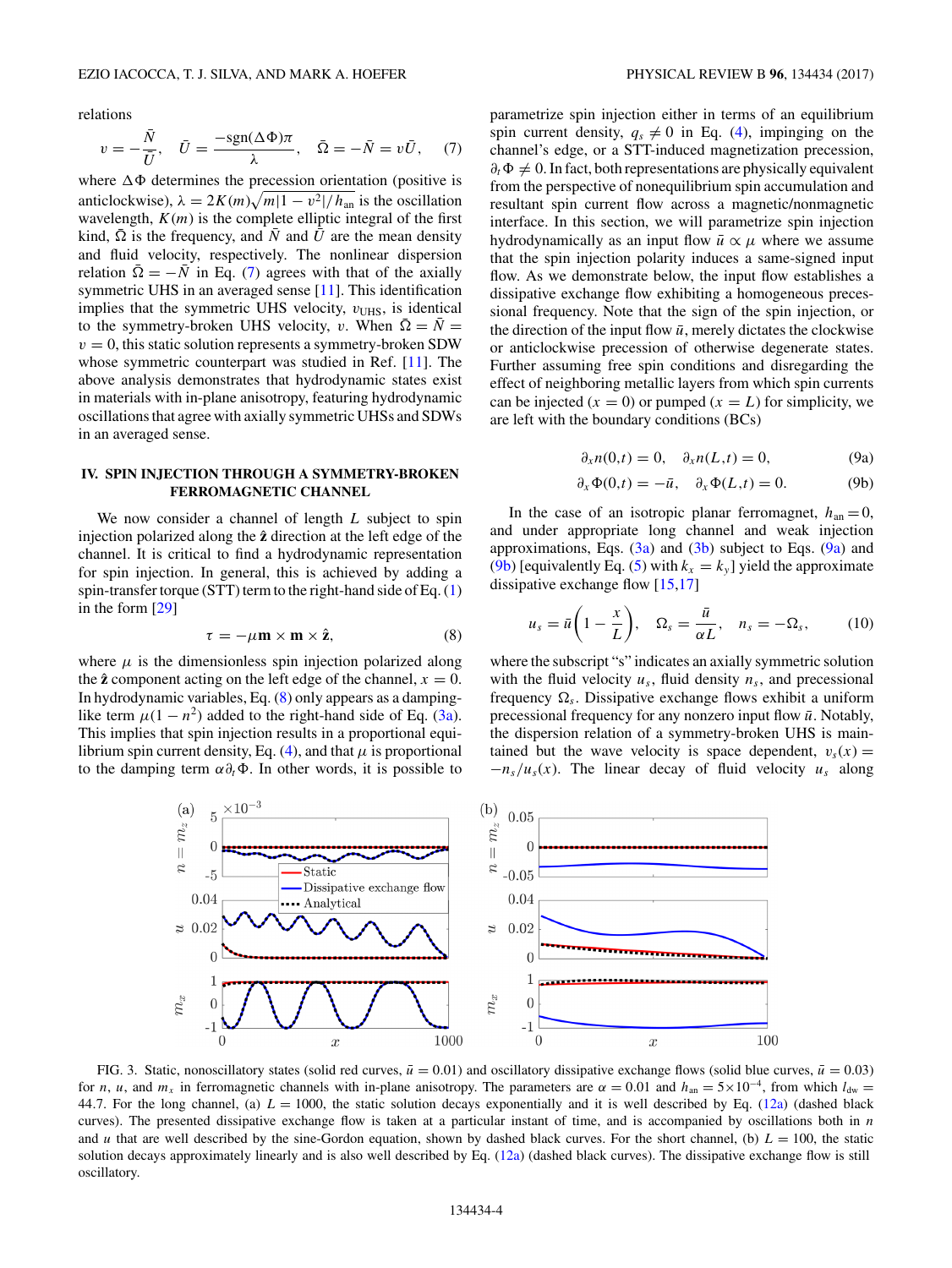<span id="page-4-0"></span>the channel manifests as a spatial increase of the in-plane magnetization wavelength; see Fig.  $1(b)$ . It is important to emphasize that the balance between the edge input flow and dissipation along the channel that sustains dissipative exchange flows manifest in the precessional frequency as the ratio  $\bar{u}/\alpha L$ .

For the nonzero but small anisotropy regime,  $0 < h_{\text{an}} \ll 1$ , we study the approximate damped sine-Gordon Eq. [\(5\)](#page-2-0) subject to Neumann boundary conditions

$$
\partial_X \Phi(0,t) = -\frac{\overline{u}}{\sqrt{h_{\text{an}}}}, \quad \partial_X \Phi\left(\sqrt{h_{\text{an}}}L,t\right) = 0, \quad (11)
$$

modeling the ferromagnetic channel in the low-frequency, long-wavelength regime.

Equation [\(5\)](#page-2-0) admits the trivial solution  $\Phi = 0$  and  $N = 0$ that reflects the static ground state along the easy axis imposed by the anisotropy when  $\bar{u} = 0$ . For a finite input flow,  $\bar{u} \neq 0$ , this ground state is perturbed. If the input flow is small enough, a static solution ( $\partial_T \Phi = 0$ ) can be obtained analytically by considering the generalized SDW solution, Eq. [\(7\)](#page-3-0) with  $v = 0$ . The application of the boundary conditions (11) yield

$$
\cos(2\Phi) = -1 + 2m \sin^2\left(X - \sqrt{h_{\text{an}}}L + K(m), m\right), \quad (12a)
$$

$$
\frac{\bar{u}^2}{h_{\text{an}}} = m \Big[ 1 - \text{sn}^2 \Big( \sqrt{h_{\text{an}}} L - K(m), m \Big) \Big]. \tag{12b}
$$

Given  $\bar{u}$ ,  $h_{\text{an}}$ , and *L*, Eq. (12b) determines  $0 < m < 1$  and Eq. (12a) yields the static spatial profile. From this solution and the spatial scaling  $X = \sqrt{h_{an}x}$ , we identify the typical domain wall length scale,  $l_{dw} \propto h_{an}^{-1/2}$ . Numerical solutions for this regime can be found by solving Eqs.  $(1)$  and  $(2)$  subject to Eqs.  $(9a)$  and  $(9b)$  in time, initialized at the ground state **, until a static steady state is reached. We use**  $\alpha = 0.01$ ,  $h_{\text{an}} = 5 \times 10^{-4}$ , and channel lengths  $L = 1000$  and  $L = 100$  for panels (a) and (b), respectively. The long-time solution for *n*, *u*, and  $m<sub>x</sub>$  obtained with the input flow  $\bar{u} = 0.01$  is shown by red solid curves in Fig. [3](#page-3-0) and is in excellent agreement with the analytical solution Eq. (12a) (dashed black curves). For a long enough channel,  $L \gg l_{dw}$ [Fig.  $3(a)$ ], the solution is exponentially decaying in phase and therefore fluid velocity  $u = -\partial_x \Phi$  as well. When  $L \approx l_{dw}$ [Fig.  $3(b)$ ], the static solution exhibits approximately linear decay. These decaying solutions are fundamentally different from exponentially decaying spin waves. Here, the solution is static so there is no energy dissipation associated with magnetization precession about the local equilibrium direction. In contrast, the injected energy tilts the magnetization near the left edge of the channel towards the hard axis. This implies that in-plane anisotropy acts as an energy barrier that prevents the introduction of topological phase winding and its associated hydrodynamic flow.

A dynamic dissipative exchange flow is recovered when the input flow is sufficient to overcome the static regime, shown by solid blue curves in Fig. [3](#page-3-0) for  $\bar{u} = 0.03$ . In contrast to the symmetric dissipative exchange flow, Eq. [\(10\)](#page-3-0), both the density *n* and fluid velocity *u* exhibit oscillations on the domain wall and input flow length scales, in agreement with oscillatory hydrodynamic states, Eq. [\(6\)](#page-2-0). These oscillations are dominated



FIG. 4. (a) Threshold current as a function of in-plane anisotropy and channel length (solid blue curve) as well as the short and long channel asymptotic limits (dashed black lines). (b) Input flow threshold for dissipative exchange flows as a function of in-plane anisotropy magnitude for different choices of *L* and  $\alpha = 0.01$ , computed from Eq. (12b) (dashed black curves) and by numerically estimating the onset of hydrodynamic solutions from an initial value problem for Eqs.  $(3a)$  and  $(3b)$  (circles). The right and top axes show, respectively, the threshold spin current density and anisotropy field in physical units utilizing magnetic parameters of Py. (c) Numerically determined frequency,  $\Omega$ , as a function of  $\bar{u}$  for different in-plane anisotropy magnitudes labeled *A*:  $h_{an} = 10^{-5}$ , *B*:  $h_{an} = 1.6 \times 10^{-4}$ , *C*:  $h_{\text{an}} = 5 \times 10^{-4}$ , and *D*:  $h_{\text{an}} = 10^{-3}$  in a channel of length  $L =$ 1000. The slope of the linear dependence for the axially symmetric ferromagnet, Eq. [\(10\)](#page-3-0), is shown by a dashed black line. The right and top axes show, respectively, the equivalent frequency and spin current density in physical units utilizing magnetic parameters of Py. The corresponding efficiency calculated using Eq. [\(14\)](#page-5-0) is shown in (d).

by large-amplitude magnetization precession, as shown by  $m<sub>x</sub>$ in Fig.  $3(a)$ , bottom panel. However, the entire solution coherently precesses at a fixed, fundamental frequency, exhibiting higher harmonic content due to nonlinearity. This implies that the oscillations will also manifest spectrally. The above simulations expose a competition between the different length scales that exist in the system, namely, the domain wall length scale, the channel length, and the dissipative exchange flow wavelength proportional to *l*<sub>dw</sub>, *L*, and  $\bar{u}^{-1}$ , respectively. Animated versions of the dissipative exchange flows shown in Fig. [3](#page-3-0) can be found in videos 1 and 2 of the Supplemental Material [\[32\]](#page-7-0).

The threshold (or critical) input flow,  $u_c$ , can be determined from the existence of the static solution, Eqs.  $(12a)$  and  $(12b)$ . In general, the critical input flow can be found numerically by solving the transcendental equation  $(12b)$ , which identifies the maximum allowed  $\bar{u}$  for a given channel length  $L$ . This is shown by the solid blue curve in Fig.  $4(a)$ . The critical input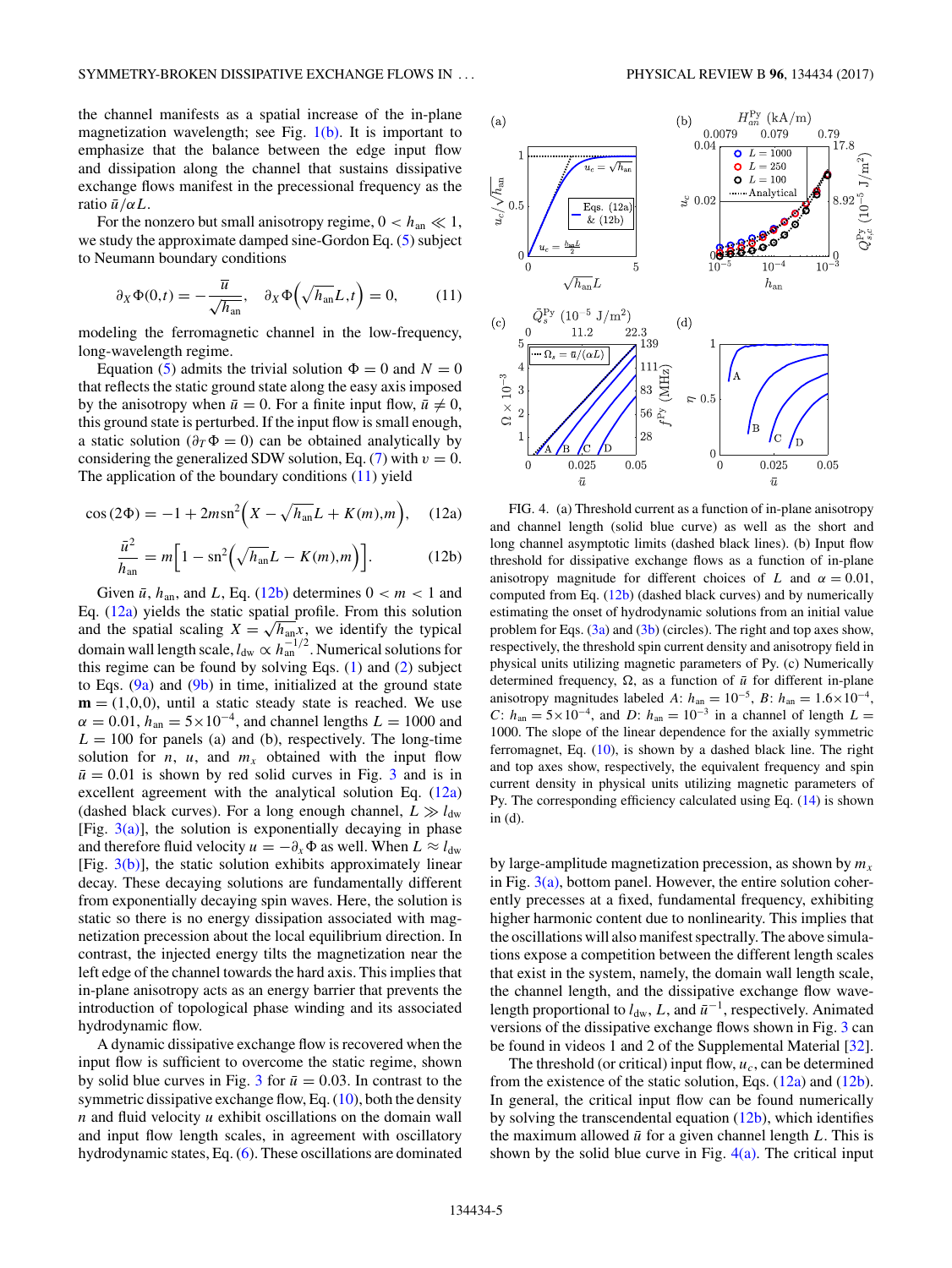<span id="page-5-0"></span>flow exhibits two asymptotic limits,

$$
u_c = \begin{cases} \frac{h_{\rm m}L}{2}, & L \ll l_{\rm dw},\\ \sqrt{h_{\rm am}}, & L \gg l_{\rm dw}, \end{cases} \quad Q_{s,c} = -\mu_0 M_s^2 \lambda_{\rm ex} u_c, \tag{13}
$$

where we show both the dimensionless critical input flow  $u_c$ and its conversion to a dimensional equilibrium spin current density  $Q_{s,c}$  in SI units,  $J/m^2$ , under the assumption that *n* is small. These limiting behaviors are shown in Fig.  $4(a)$ by dashed black lines. Physically, the critical input flow is the injection necessary to tilt the magnetization to the hard axis,  $\Phi = \pm \pi/2$ , at which point the magnetization can continuously precess and establish a dynamic solution. For the parameters of Figs. [3\(a\)](#page-3-0) and [3\(b\),](#page-3-0)  $u_c = 0.0224$  and  $u_c =$ 0*.*0204, respectively. Numerically, it is possible to directly estimate  $u_c$  as a function of  $h_{an}$  by solving the fully nonlinear Eqs. [\(1\)](#page-1-0) and [\(2\)](#page-2-0) subject to Eqs.  $(9a)$  and  $(9b)$  initialized at the ground state  $\mathbf{m} = (1,0,0)$ , and seeking the transition between a static and a dynamic regime. The numerical estimates are shown in Fig. [4\(b\)](#page-4-0) by circles representing different choices for *L* while maintaining  $\alpha = 0.01$ . The computed threshold is shown by dashed black curves and quantitatively agrees with the numerical results. To gain intuition on the physical spin current densities required to excite a dissipative exchange flow, the right and top axes in Fig.  $4(b)$  are shown in physical units considering typical Permalloy (Py,  $Ni_{80}Fe_{20}$ ) material parameters:  $M_s = 790 \text{ kA/m}$  and exchange stiffness  $A =$ 10 pJ*/*m. For further reference, the largest critical spin current density for a Py anisotropy of  $H_{an} = 400 \text{ A/m}$  is  $Q_{s,c}^{\text{Py}} \approx$ <sup>9</sup>×10−<sup>5</sup> <sup>J</sup>*/*m2 . In comparison, the largest critical spin current density for a 29 nm thick YIG film with  $M_s = 130$  kA/m,  $H_{an} = 1.9$  kA/m [\[33\]](#page-7-0), and exchange stiffness  $A = 5$  pJ/m is comparable at  $Q_{s,c}^{YIG} \approx 5.5 \times 10^{-5} \text{ J/m}^2$ . It is important to recall that these estimates indicate the amount of angular momentum necessary to tilt the in-plane magnetization towards the hard axis. These high spin current density thresholds can be partially mitigated by working with shorter channels, as shown in Fig.  $4(a)$ . Alternatively, utilizing a finite-sized region placed on top of the channel to induce STT makes it possible to effectively achieve such high spin current densities by inducing magnetization precession with experimentally moderate charge current densities.

Above threshold, a symmetry-broken oscillatory dissipative exchange flow is established along the channel. Intuitively, the oscillations require energy to be sustained, subtracting from the total energy pumped by the input flow  $\bar{u}$ . This energy distribution manifests as harmonic overtones of the precessional frequency  $\Omega$  that redshift the fundamental frequency as a function of  $h_{an}$ . By solving Eqs. [\(3a\)](#page-2-0) and [\(3b\)](#page-2-0) numerically, it is possible to estimate the fundamental precessional frequencies as a function of the input flow  $\bar{u}$ , shown by solid blue curves in Fig. [4\(c\)](#page-4-0) for several in-plane anisotropy magnitudes. The right and top axes are shown in physical units for Py, where  $2\pi f$  =  $\gamma \mu_0 M_s \Omega$ . Note that the dimensional frequencies are in the MHz range. This corresponds to the fact that the magnetization in a dissipative exchange flow mostly lies in the plane, leading to a small local dipole field contribution to drive the precession in the absence of an external field. Above threshold, the frequency increases in a nonlinear fashion and asymptotically approaches the slope of the linear, axially symmetric solution

 $\Omega_s = \bar{u}/(\alpha L)$ , shown as a dashed black line in Fig. [4\(c\).](#page-4-0) Recalling that magnetization precession can pump spin current to an adjacent metallic reservoir, it is possible to define a spin pumping efficiency, *η*, as

$$
\eta = \frac{\Omega}{\Omega_s} = \frac{Q_{s,p}}{\bar{Q}_s},\tag{14}
$$

where  $\overline{Q}_s$  is the input spin current density and  $Q_{s,p}$  is pumped spin current density that could be determined by inverse spin Hall measurements [\[1\]](#page-6-0) from a neighboring heavy metal, in which case different boundary conditions must be considered depending on the location of the spin reservoir. The efficiencies for the curves in Fig.  $4(c)$  are shown in Fig.  $4(d)$ . Note that the efficiency can approach unity. This is because we define the efficiency relative to the axially symmetric solution that already takes into account the balance between spin injection and damping in establishing the steady state magnetization precession.

# **V. MICROMAGNETIC SIMULATIONS IN A SYMMETRY-BROKEN FERROMAGNET**

The above analytical results can be validated by micromagnetic simulations utilizing a local dipole field. However, we note that in-plane anisotropy can arise from the shape of an elongated channel by considering nonlocal dipole fields that are not incorporated in the analytical framework studied above. As a proof of concept for the validity of our local dipole field results, we run micromagnetic simulations in MuMax3 [\[34\]](#page-7-0) for a Py channel of dimensions  $2500$  nm $\times$  $100 \text{ nm} \times 1 \text{ nm}$ . Spin injection is modeled as a symmetric STT [\[29\]](#page-7-0) impinging on a 1.2 nm $\times$ 100 nm area located on the top left edge of the channel [\[16\]](#page-7-0). As mentioned above, STT induces magnetization precession and, therefore, parametrizes the spin injection  $\mu$  in Eq. [\(8\)](#page-3-0). In order to micromagnetically model the charge to spin current density transduction, we perform simulations with local dipole field (axially symmetric ferromagnet) and fit the STT polarization *P* to match the axially symmetric frequency  $\Omega_s$  as a function of a charge current density  $J_c$ . We obtain  $P = 0.65$ . The incorporation of shape anisotropy leads to a total in-plane anisotropy of 948 A/m for a channel of length 2500 nm (see, e.g., Ref. [\[35\]](#page-7-0)). The corresponding dimensionless parameters are  $L = 500$  and  $h_{\text{an}} = 1.2 \times 10^{-3}$ , which leads to  $u_c = 0.035$ or  $J_c \approx 5.7 \times 10^9$  A/m<sup>2</sup> in physical units. Imparting a charge current density of  $\bar{J}_c = 2 \times 10^{10}$  A/m<sup>2</sup> (equivalently  $\bar{u} =$ 0*.*1976), an oscillatory dissipative exchange flow with fundamental frequency 178.52 MHz ( $\eta = 0.16$ ) is excited, as shown by the solid blue curve snapshots in Fig. [5.](#page-6-0) See videos 3 and 4 of the Supplemental Material [\[32\]](#page-7-0) for an animated version.

The charge to spin current density transduction is also enhanced by a geometric factor  $A = w/t$ , where *w* is the width of the STT area and *t* the thickness of the channel. For the dimensions shown above,  $A = 1.2$ . We have micromagnetically verified that a STT region of 12 nm in width yields an order of magnitude reduction in the required threshold charge current density relative to the 1.2 nm wide STT region while maintaining the same efficiency and qualitative features. A snapshot of the resulting dissipative exchange flow with fundamental frequency 193 MHz is shown by dashed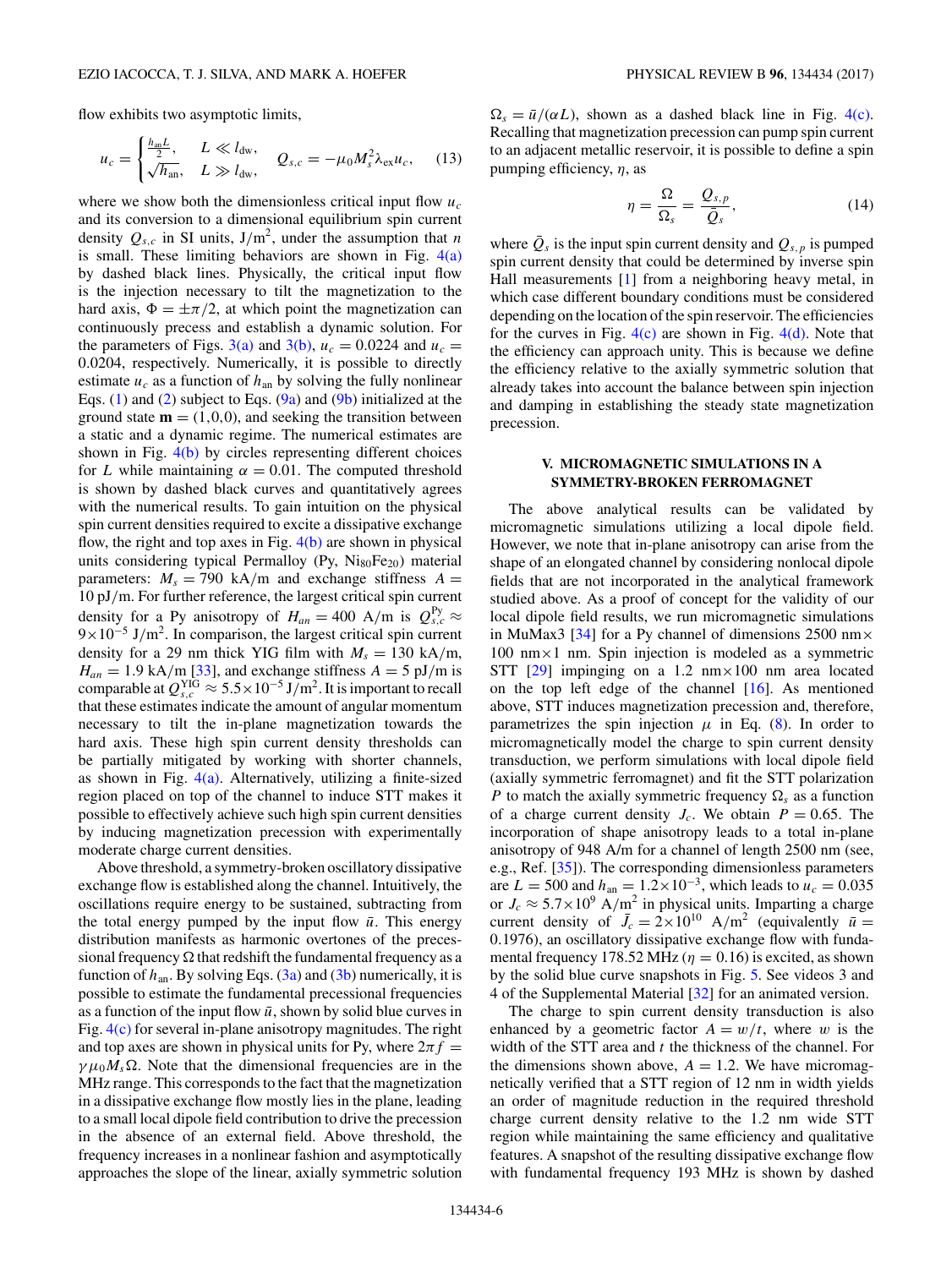<span id="page-6-0"></span>

FIG. 5. Dissipative exchange flows obtained micromagnetically for a Py nanowire where magnetization precession close to the left edge is sustained by spin transfer torque from an area with dimensions  $1.2 \, \text{nm} \times 100 \, \text{nm}$  subject to a charge current density  $\bar{J}_c = 2 \times 10^{10} \text{ A/m}^2$  (solid blue curves) and dimensions 12 nm × 100 nm subject to a charge current density  $\bar{J}_c = 2 \times 10^9$  A/m<sup>2</sup> (dashed black curves). The curves are snapshots of the center line along the nanowire obtained at times such that the fluid velocities partly overlap close to the left edge.

black curves in Fig. 5. The relatively high charge current densities with respect to the threshold charge current density to induce dissipative exchange flows suggest a further shift of the threshold when nonlocal dipole fields are included and can strongly influence the magnetization near the edges of the channel. In fact, videos 3 and 4 of the Supplemental Material [\[32\]](#page-7-0) show evidence that the nanowire's left and right edges nucleate and annihilate solitonic features, respectively. Despite such additional dynamics, these simulations demonstrate that broken axial symmetry is not a fundamental constraint for the existence of dissipative exchange flows.

### **VI. DISCUSSION AND CONCLUSION**

We have shown that dissipative exchange flows exist in ferromagnetic channels with in-plane anisotropy, i.e., broken axial symmetry. We quantitatively determined the injection threshold as a function of material parameters, corresponding to that necessary for a spin-current-driven tilt of the magnetization along the hard axis. For spin injection above threshold, oscillatory solutions are obtained, whereby the magnetization temporal precession exhibits higher harmonic content that reduces the spin pumping efficiency when compared to the axially symmetric case.

The dispersive hydrodynamic formulation allows us to draw an analogy for the dissipative exchange flows described above with hydrodynamics. Spin injection can be viewed as fluid flow injected from a nozzle into a pipe. In-plane anisotropy acts in two different ways: first, as a lift-check valve at the exit of the nozzle, establishing a velocity (or pressure) barrier, and second, as a periodic corrugation in the pipe that leads to an oscillatory fluid density and velocity. However, this analogy is limited as a fluid interpretation disregards the peculiarities of magnetization dynamics. Notably, the flow experiences constant deceleration to damping while maintaining the density independently of in-plane anisotropy; see Fig. [2\(c\).](#page-2-0) Interestingly, the hydrodynamic interpretation of magnetization dynamics here is described by the phase or exchange flow velocity potential (**u** = −**∇**), which admits the nonzero precessional frequency  $\Omega = \partial_t \Phi$  as an observable that is determined by the magnetic analog of Bernoulli's equation [\[11\]](#page-7-0). This is in contrast to classical fluids where the velocity potential is obtained from the fluid velocity under the premise of irrotational flow and is not a physical observable.

Finally, micromagnetic simulations qualitatively agree with the analytical results in the presence of nonlocal dipole fields which will inevitably exist at the channel's edges. We further showed numerically that spin transfer torque from a finitesized region placed on top of the channel can sustain dissipative exchange flows at experimentally accessible charge current densities.

#### **ACKNOWLEDGMENTS**

E.I. acknowledges support from the Swedish Research Council, Reg. No. 637-2014-6863. M.A.H. is partially supported by NSF CAREER DMS-1255422. Contributions of the National Institute of Standards and Technology are not subject to copyright in the United States.

- [1] A. Hoffmann, Spin hall effects in metals, [IEEE Trans. Magn.](https://doi.org/10.1109/TMAG.2013.2262947) **[49](https://doi.org/10.1109/TMAG.2013.2262947)**, [5172](https://doi.org/10.1109/TMAG.2013.2262947) [\(2013\)](https://doi.org/10.1109/TMAG.2013.2262947).
- [2] A. Manchon, H. C. Koo, J. Nitta, S. M. Frolov, and R. A. Duine, New perspectives for Rashba spin-orbit coupling, [Nat. Mater.](https://doi.org/10.1038/nmat4360) **[14](https://doi.org/10.1038/nmat4360)**, [871](https://doi.org/10.1038/nmat4360) [\(2015\)](https://doi.org/10.1038/nmat4360).
- [3] L. Liu, T. Moriyama, D. C. Ralph, and R. A. Buhrman, Spin-Torque Ferromagnetic Resonance Induced by the Spin Hall Effect, [Phys. Rev. Lett.](https://doi.org/10.1103/PhysRevLett.106.036601) **[106](https://doi.org/10.1103/PhysRevLett.106.036601)**, [036601](https://doi.org/10.1103/PhysRevLett.106.036601) [\(2011\)](https://doi.org/10.1103/PhysRevLett.106.036601).
- [4] L. Liu, O. J. Lee, T. J. Gudmundsen, D. C. Ralph, and R. A. Buhrman, Current-Induced Switching of Perpendicularly Magnetized Magnetic Layers using Spin Torque from the Spin Hall Effect, [Phys. Rev. Lett.](https://doi.org/10.1103/PhysRevLett.109.096602) **[109](https://doi.org/10.1103/PhysRevLett.109.096602)**, [096602](https://doi.org/10.1103/PhysRevLett.109.096602) [\(2012\)](https://doi.org/10.1103/PhysRevLett.109.096602).
- [5] V. E. Demidov, S. Urazhdin, H. Ulrichs, V. Tiberkevich, A. Slavin, D. Baither, G. Schmitz, and S. O. Demokritov, Magnetic nano-oscillator driven by pure spin current, [Nat. Mater.](https://doi.org/10.1038/NMAT3459) **[11](https://doi.org/10.1038/NMAT3459)**, [1028](https://doi.org/10.1038/NMAT3459) [\(2012\)](https://doi.org/10.1038/NMAT3459).
- [6] V. E. Demidov, S. Urazhdin, A. Zholud, A. V. Sadovnikov, and S. O. Demokritov, Nanoconstriction-based spin-Hall nanooscillator, [Appl. Phys. Lett.](https://doi.org/10.1063/1.4901027) **[105](https://doi.org/10.1063/1.4901027)**, [172410](https://doi.org/10.1063/1.4901027) [\(2014\)](https://doi.org/10.1063/1.4901027).
- [7] W. Jiang, P. Upadhyaya, W. Zhang, G. Yu, M. B. Jungfleisch, F. Y. Fradin, J. E. Pearson, Y. Tserkovnyak, K. L. Wang, O. Heinonen, S. G. E. te Velthuis, and A. Hoffmann, Blowing magnetic skyrmion bubbles, [Science](https://doi.org/10.1126/science.aaa1442) **[349](https://doi.org/10.1126/science.aaa1442)**, [283](https://doi.org/10.1126/science.aaa1442) [\(2015\)](https://doi.org/10.1126/science.aaa1442).